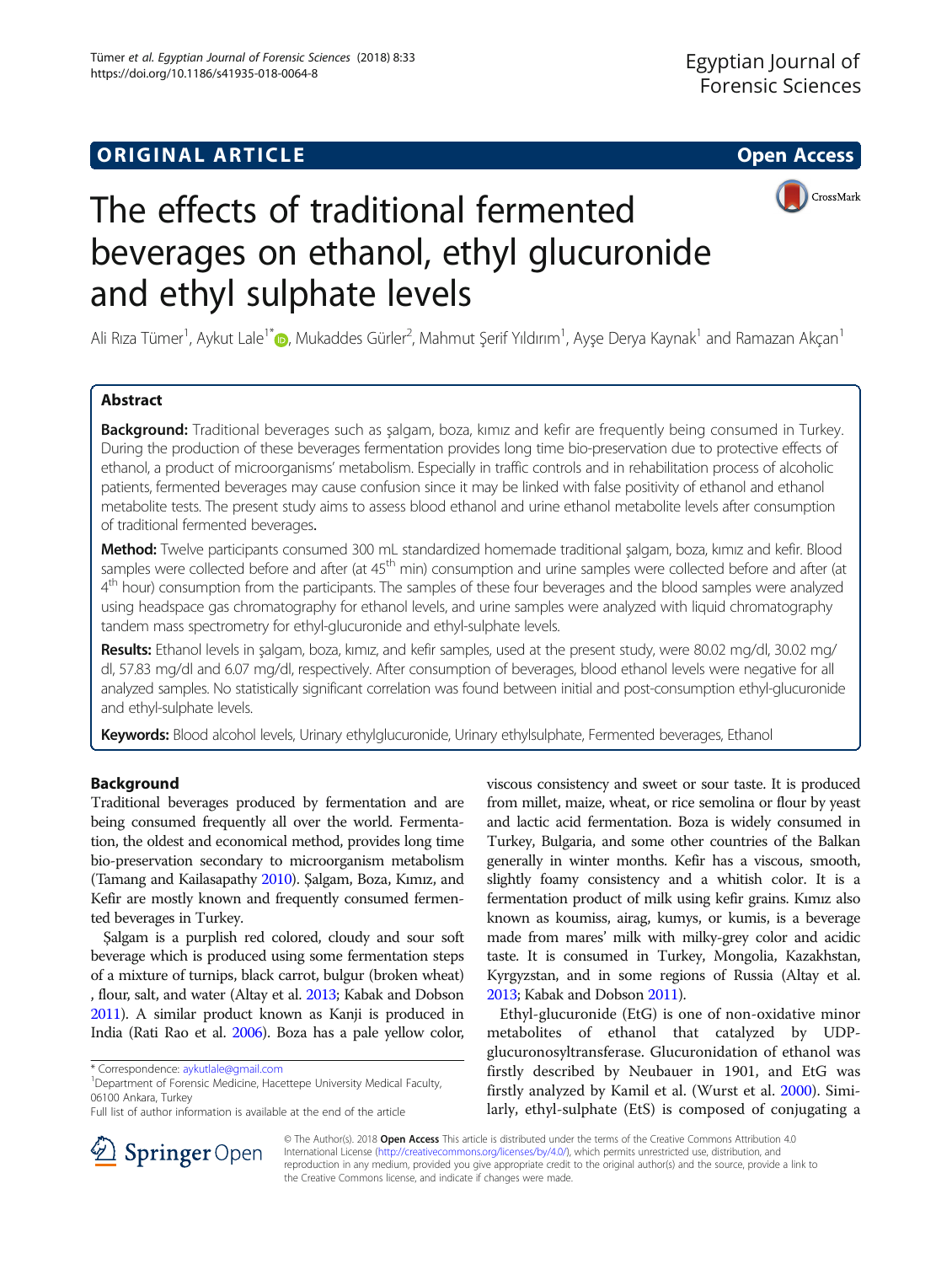sulfate group to ethanol by sulfotransferase enzyme (Helander and Beck [2004\)](#page-4-0). Studies have shown that very few concentration of ethanol  $({\sim}$ % 0.1) is excreted in urine by turning into EtG and EtS. Additionally these minor metabolites gain an advantage to determine recent intake of ethanol, since they remain detectable longer time than ethanol in blood and urine (Walsham and Sherwood [2014](#page-4-0)). Using cutoff levels with the best balanced sensitivity and specificity recent consumption amount and/or time of ethanol could be determined for forensic purposes and substance abuse treatment (SAMHSA - Substance Abuse and Mental Health Services Administration [2012\)](#page-4-0). Also it could be possible to distinguish incidental ethanol exposure from real cases (Walsham and Sherwood [2014](#page-4-0)).

Ethanol is an end product of the fermentation and is found in non-alcoholic fermented beverages at small amounts (Magalhães et al. [2011](#page-4-0); Uysal et al. [2014\)](#page-4-0). This traditional information is known by local residents and sometimes it is used as a claim at traffic controls which are resulted with positive breath alcohol test. The present study is aimed to investigate the effects of frequently consumed fermented beverages Şalgam, Boza, Kımız, and Kefir on blood alcohol level and urine alcohol metabolites.

## Materials and methods

## Supplying of beverages

Şalgam, boza, and kımız which were commercially manufactured by traditional method were supplied just before the application of experimental procedure. Kefir was produced using pasteurized cow milk with traditional method. Kefir grains, purchased from Sales Office of Agriculture Faculty of Ankara University, were directly added to the pasteurized and cooled milk, then incubated for 24 h at 25 °C. After fermentation, kefir was obtained by separating the grains from the beverage. Samples from these four fermented beverages were collected for testing their alcohol contents.

## Participants

A total of 12 healthy volunteers, five women and seven men, were included in the study. They had an alcoholfree diet without any fermented food or beverage for the last 3 days before study for each beverage.

#### Experimental procedure

The experimental procedure was approved by the Hacettepe University Ethical Committee and all the volunteers signed an informed consent form.

Before the experimental procedure, the volunteers were asked to stay hungry for at least 8 h. The study was performed at 8 a.m. on different days for different fermented beverages. Blood (3 mL) and urine (20 mL) samples were collected both before and after consuming (300 mL)

of beverage. The blood samples after the consumption were obtained at 45<sup>th</sup> min, and urine samples were taken at 4th h depending on pharmacokinetic properties of ethanol, EtG and EtS. When second blood samples were taken, the volunteers were allowed to have a light breakfast. This experimental procedure was repeated for all fermented beverages with a 2 weeks interval; Kımız, Şalgam, Boza, and Kefir, respectively.

#### Sample analyses

Blood and beverage samples were analyzed for ethanol concentrations. Urine samples were analyzed to determine EtG and EtS levels. Samples were prepared without storage after collection for analysis and the results were obtained on the same day.

#### Instrumentation

Blood ethanol levels were analyzed with headspace gas chromatograph (HS - GC). All GC experiments were performed using Agilent Technologies 7890B GC system coupled with a flame ionization detector (FID), equipped with Agilent J&W HP5 dual capillary column (30 m  $\times$  0. 32 mm i.d.  $\times$  0,25 µm film thickness). The preconcentration step was accomplished using an Agilent 7694E Headspace Sampler.

Urine EtG and EtS levels were analyzed by using Shimadzu 8030 + MS/MS system coupled with Nexera XR LC-20 AD liquid chromotograph, equipped with a Shim-Pack Column FC-ODS 150X2.0 by Shimadzu.

#### Reagents and calibrators

All chemicals used in experimental procedure were LC gradient grade. EtG and EtS standards and the internal standards (IS) EtG D5 and EtS D5 were purchased from Lipomed (Swiss Health Care Company); acetonitrile, methanol, ethanol and n-propanol from Merck and ammonium formate from Sigma Aldrich. Ultra-pure water (18.1 MΩ) was produced by a Mes Mp Minipure water system (MPMINIPURE,Turkey).

#### Sample preparation

Blood and beverage samples were mixed with IS (n-propanol) at a ratio of 0.2/0.8 in the head space gas chromatography vials for ethanol testing.

Urine samples were first mixed with acetonitrile  $(v/v =$ 1/1), then centrifuged for 5 min at 14000 rpm. The supernatant (200  $\mu$ L) was transferred to the auto sampler vial and fortified with IS EtG D5 and EtS D5 (100 ng/mL) before LC-MS/MS injection.

### Instrumental conditions

The condition parameters of HS-GC are shown in Table [1](#page-2-0).

In LC-MS/MS analyses, the aqueous mobile phase (phase A) consisted of 10 mM ammonium formate in water, while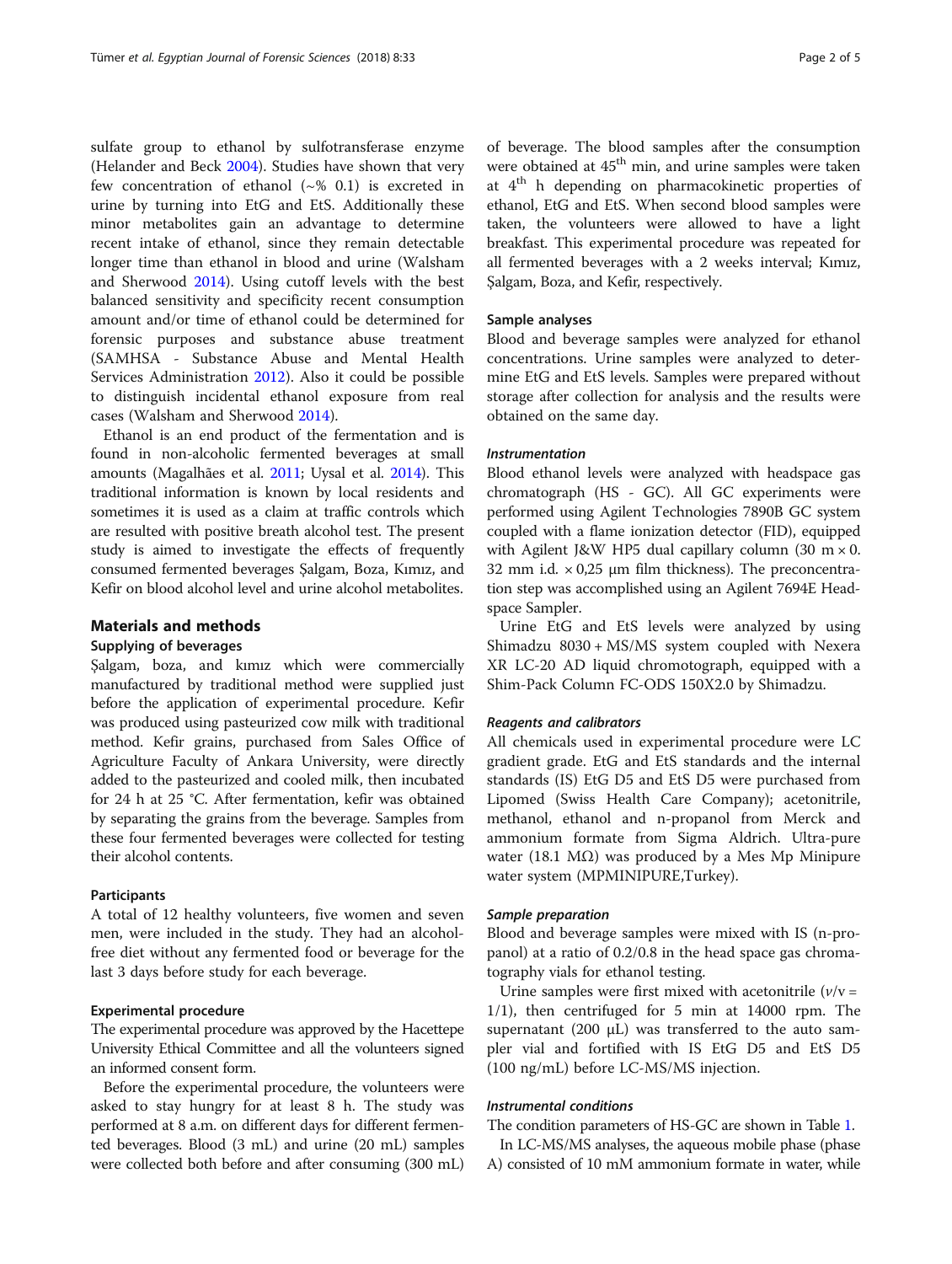<span id="page-2-0"></span>Table 1 Condition parameters for gas chromatographic analysis (Gas Chromotography – Flame Ionization Detector (GC-FID) procedure)

| Carrier gas         | Helium 20 $cm3$ min <sup>-1</sup>                                                                                 |
|---------------------|-------------------------------------------------------------------------------------------------------------------|
|                     |                                                                                                                   |
| Detector            | FID; 260 °C                                                                                                       |
| Detector gases      | Hydrogen 30 $\text{cm}^3$ min <sup>-1</sup><br>Air 300 $\text{cm}^3$ min <sup>-1</sup>                            |
| Injector            | Split/splitless type; 250 °C<br>Split 20:1                                                                        |
| Temperature program | Initial temperature 40 °C. ramped at 37 °C min <sup>-1</sup><br>to 260 °C. hold 6 min; total analysis time 24 min |

the organic mobile phase (phase B) consisted of methanol. The analytical column was maintained at 40 °C, and the flow rate was 0.4 mL/min with the injection volume of 10 μL. The gradient flow is shown in Table 2.

Multiple reaction monitoring (MRM) mode was used to optimize the standards and negative ionization was applied by using ESI (electrospray ionization) source. Mass transitions  $(m/z; z = 1)$  and collision energy voltages were 221.20 > 75.20 and V:14 for EtG, 226.20 > 85. 20 and V:18 for EtG-D5 (internal standard), 124.90 > 97. 10 and V:17 for EtS, and 130.20 > 80.10, V:31 for EtS-D5 (internal standard). Urine EtG and EtS levels were determined quantitatively.

Validation parameters LOD, LOQ, linearity, recovery, accuracy and imprecision of the assay were studied according to international method validation guidelines in forensic toxicology (SOFT/AAFS, SWGTOX). All parameters were calculated within the expected range for HS-GC and LC-MS/MS analyses. Validation results are shown in Tables 3, 4, and [5](#page-3-0).

#### Statistical analysis

Statistical analyses were performed by IBM SPSS Statistics version 24 and paired sample  $t$  test was used.  $p$  values under 0.05 were accepted as statistically significant.

#### Results

Ethanol contents of the consumed beverages are given in Table [6.](#page-3-0)

There were no detectable ethanol levels in blood samples both obtained before and after consumption (at 45<sup>th</sup> min.) of traditional fermented beverages.

The results of statistical analyses of EtG and EtS levels of urine initial and post-consumption 4<sup>th</sup> hour samples

Table 2 Liqiud Choromotography (LC) gradient flow

| Time       | Command      | Value |
|------------|--------------|-------|
| $1.00$ min | Pumb B Conc. | 95    |
| $2.00$ min | Pumb B Conc. | 95    |
| $2.01$ min | Pumb B Conc. | 25    |
| $1.00$ min | Stop         |       |

|  |  | Table 3 Validation results; LOD, LOQ, linearity |  |  |
|--|--|-------------------------------------------------|--|--|
|--|--|-------------------------------------------------|--|--|

| Analyte | LOD.       | LOO.        | Linearity                        |
|---------|------------|-------------|----------------------------------|
| Ethanol | 1.34 mg/dL | 4.5 $mq/dL$ | 0.9999 (23.7-379.2 mg/dL). $r^2$ |
| EtG     | 3.46 ng/mL | 10.51 ng/mL | 0.9968 (10-200 ng/mL). $r^2$     |
| EtS     | 3.67 ng/mL | 11.14 ng/mL | 0.9991 (10-200 ng/mL). $r^2$     |

LOD limit of detection, LOQ limit of quantification, EtG ethyl glucuronide, EtS ethyl sulphate

are given in Tables [7](#page-3-0) and [8](#page-3-0) for all beverages. No statistically significant correlation was found between initial and postconsumption urine EtG (p: 0.726 - 0.705 - 0.183 - 0.172 respectively) and EtS (p: 0.619 - 0.262 - 0.063 - 0.232 respectively).

## **Discussion**

The present study reveals ethanol concentrations of traditional fermented şalgam, kımız, boza and kefir. Ethanol concentrations were previously determined as 213 mg/dL in şalgam, 128 mg/dL in boza, and 12 mg/dL in kefir in a study by Uysal et al. [\(2014\)](#page-4-0). Previous studies revealed that, ethanol concentrations were in a range between 79 to 503 mg/dL in şalgam samples (Tanguler and Erten [2012](#page-4-0)), 1- 6% in boza samples (Kose and Yucel [2003](#page-4-0)), 0.08–2% or around 50 mg/dL in kefir samples (Irigoyen et al. [2005](#page-4-0); Magalhães et al. [2011\)](#page-4-0), and 0.6–2.5% in kımız samples (Altay et al. [2013;](#page-4-0) Kabak and Dobson [2011\)](#page-4-0). The yeasts such as Kluyveromyces, Candida, and Saccharomyces strains are responsible for converting lactose to ethanol and carbon dioxide during fermentation. Fermented beverages used in this study contain low amounts of lactic acid bacteria strains which cause formation of ethanol (Altay et al. [2013](#page-4-0); Kabak and Dobson [2011](#page-4-0); Magalhães et al. [2011](#page-4-0)).

To the best of our knowledge, there is no literature finding about effects of these kinds of traditional fermented beverages on blood ethanol levels and its metabolites EtG and EtS. Uysal et al. [\(2014\)](#page-4-0) demonstrated that consumption of 200 mL of boza, kefir, and şalgam have not any effect on breath alcohol tests performed at 1, 3, 5, 15, and 30 min following consumption. On the other hand, in the study of Logan and Distefano ([1998\)](#page-4-0), positive breath alcohol results were detected when various soft drinks and certain brands of bread were kept in mouth for 20 s. In the United States, commercially available energy drinks were investigated in Lutmer et al.'s study (Lutmer et al. [2009](#page-4-0)), in which showed certain positive results (0.006–0. 015 g/210 l) on a portable breath testing device within

| Analyte | level 1<br>$(23.7 \text{ mg/dL})$ |             | level 2<br>(379.2 mg/dL) |             |
|---------|-----------------------------------|-------------|--------------------------|-------------|
|         | RSD (%)                           | Bias $(\%)$ | RSD (%)                  | Bias $(\%)$ |
| Ethanol | 1 1 7                             | 2.87        | 5.00                     | 1.03        |

RSD relative standart deviation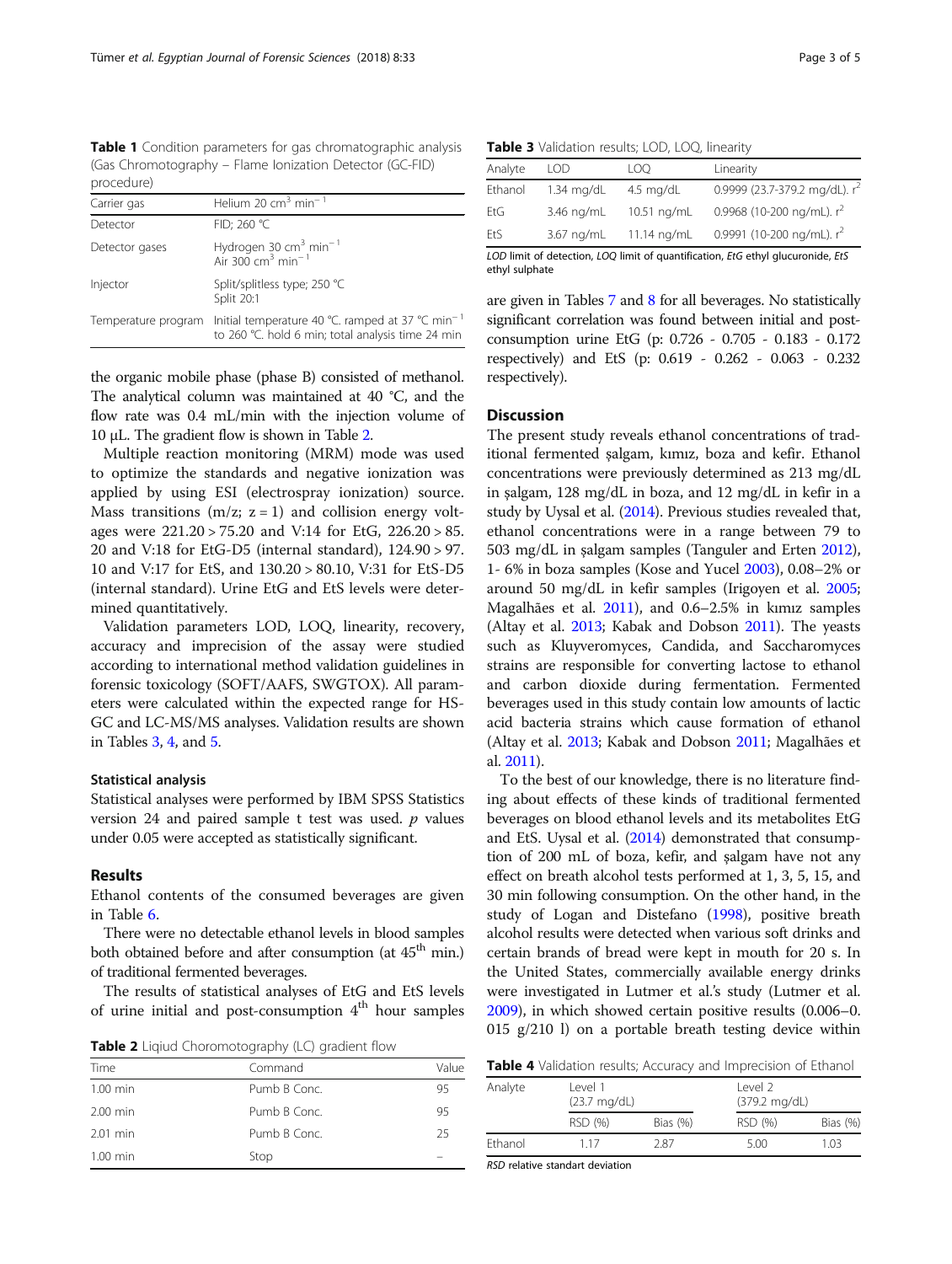<span id="page-3-0"></span>Table 5 Validation results; accuracy and imprecision of EtG and  $F<sub>+</sub>$ 

| Analyte    | Level 1 | $(25 \nmid mL)$ |         | Level 2<br>$(100 \ nq/mL)$ |         | Level 3<br>(250 nq/mL) |  |
|------------|---------|-----------------|---------|----------------------------|---------|------------------------|--|
|            | RSD (%) | BIAS (%)        | RSD (%) | BIAS (%)                   | RSD (%) | BIAS (%)               |  |
| FtG        | 4 2 4   | $-490$          | 6.84    | 1838                       | 898     | 777                    |  |
| <b>FtS</b> | 240     | 3.66            | 391     | 1 22                       | 0.44    | 5.66                   |  |
| - - -      |         | .               |         |                            |         |                        |  |

RSD relative standart deviation, EtG ethyl glucuronide, EtS ethyl sulphate

1 min after the consumption. However, they did not find any positive results 15 min after consumption. On the other hand, Musshoff et al. demonstrated that fruit juices' samples had ethanol concentrations similar to the presented study, and they have found increased EtG and EtS levels with fruit juice consumption in amounts of 1.5 to 2 l (Musshoff et al. [2010](#page-4-0)). Non alcoholic beers with ethanol concentrations of 3.1 to 3.6 g/l were investigated by Musshoff et al. [\(2010\)](#page-4-0) and Thierauf et al. [\(2010\)](#page-4-0) after consumption of 2 to 3 l and 2.5 l, respectively. Both studies revealed positive urine EtG and EtS levels. Thierauf et al. [\(2009](#page-4-0)) also studied two different beverages with low amounts of ethanol (1 to 3 g), in which urine EtG and EtS were measured  $0.35 - 0.49$  mg/l and  $0.26$  mg/l after 1 g consumption and 1.36 mg/l and 0.86 mg/l after 3 g consumption, respectively. Prominently, these values were over the cut-off levels accepted in the United States which are ranging between 0.10 and 1 mg/l.

The studies by Logan and Distefano ([1998\)](#page-4-0), and Lutmer et al. ([2009\)](#page-4-0) dealt with foodstuffs or beverages containing similar ethanol concentrations with the traditional fermented beverages used in our study. They demonstrated that it is possible to obtain positive breath alcohol test results within a short time interval after consumption, although blood alcohol levels were negative. It is suggested that, breath alcohol test should be performed at least after a 15 min waiting period, following alleged time of consumption, in order to eliminate false positive results. Otherwise portable breath test devices may cause suspicious results and claiming of false positivity at roadside tests. In Turkey, traditional fermented beverages are often being exploited as an excuse for a positive breath alcohol test, even if tested person's blood alcohol is truly positive for alcohol. Our present study showed that consumption of 300 ml traditional fermented beverage has no effects on blood alcohol and urine EtG and EtS levels. Additionally, Center for Abuse Treatment has suggested that effects of

| Table 6 Ethanol contents of beverages |
|---------------------------------------|
|---------------------------------------|

| Beverage | Ethanol     |
|----------|-------------|
| Şalgam   | 80.02 mg/dl |
| Kefir    | 6.07 mg/dl  |
| Boza     | 30.02 mg/dl |
| Kimiz    | 57.83 mg/dl |

Table 7 Statistical results of EtG levels (ng/ml) of urine samples

|                   | Mean + Std. Deviation | Ρ    |
|-------------------|-----------------------|------|
| Kimiz FtG 0 Hour  | $34.94 + 18.45$       | .183 |
| Kimiz FtG 4 Hour  | $30.52 + 14.51$       |      |
| Salgam EtG 0 Hour | $38.13 + 17.69$       | .726 |
| Salgam EtG 4 Hour | $39.15 \pm 13.57$     |      |
| Boza EtG 0 Hour   | $36.73 + 12.73$       | .705 |
| Boza EtG 4 Hour   | $34.79 + 11.88$       |      |
| Kefir FtG 0 Hour  | $29.06 + 10.81$       | .172 |
| Kefir FtG 4 Hour  | $27.11 + 9.21$        |      |

EtG ethyl glucuronide, EtS ethyl sulphate

foods, beverages, hygiene products, cosmetics, etc. on blood ethanol and other biomarkers, which may contain alcohol and can cause false positive results, must be researched (Thierauf et al. [2009\)](#page-4-0).

Limitations of our study are small number of sample size, consumption of low amount of beverage, and utilization of fresh fermented beverages. Although our results are applied for 300 mL consumption, higher consumption levels could change blood alcohol and urine EtG and EtS concentration. Lutmer et al. (Lutmer et al. [2009\)](#page-4-0) indicated that in order to obtain 20 mg/dL blood ethanol level, about 5-6 L energy drink, with similar ethanol concentration to fermented beverages, should be consumed. On the other hand, fermentation is an ongoing process that causes more ethanol formation especially if the process or/and storage time gets prolonged. We used fresh traditional fermented beverages in the presented study; however, it is possible that homemade or awaited beverages could have distinct ethanol concentrations which are likely to affect the blood alcohol results.

#### Conclusion

At the present study, it is demonstrated that consumption of 300 mL of traditional fermented beverages, Şalgam, Boza, Kımız, and Kefir did not affect blood alcohol levels. Furthermore, this consumption does not cause any effect on concentrations of ethanol metabolites in urine. Our

| Table 8 Statistical results of EtS levels (ng/ml) of urine samples |  |
|--------------------------------------------------------------------|--|
|--------------------------------------------------------------------|--|

|                   | Mean $\pm$ Std. Deviation | P    |
|-------------------|---------------------------|------|
| Kimiz EtS 0 Hour  | $11.64 + 18.62$           | .063 |
| Kimiz FtS 4 Hour  | $7.51 \pm 11.16$          |      |
| Salgam EtS 0 Hour | $9.11 \pm 10.91$          | .619 |
| Salgam EtS 4 Hour | $7.88 \pm 3.66$           |      |
| Boza EtS 0 Hour   | $10.28 + 11.63$           | .262 |
| Boza EtS 4 Hour   | $7.60 + 5.83$             |      |
| Kefir FtS 0 Hour  | $12.5 \pm 3.6$            | .232 |
| Kefir FtS 4 Hour  | $11.4 \pm 3.4$            |      |
|                   |                           |      |

EtG ethyl glucuronide, EtS ethyl sulphate